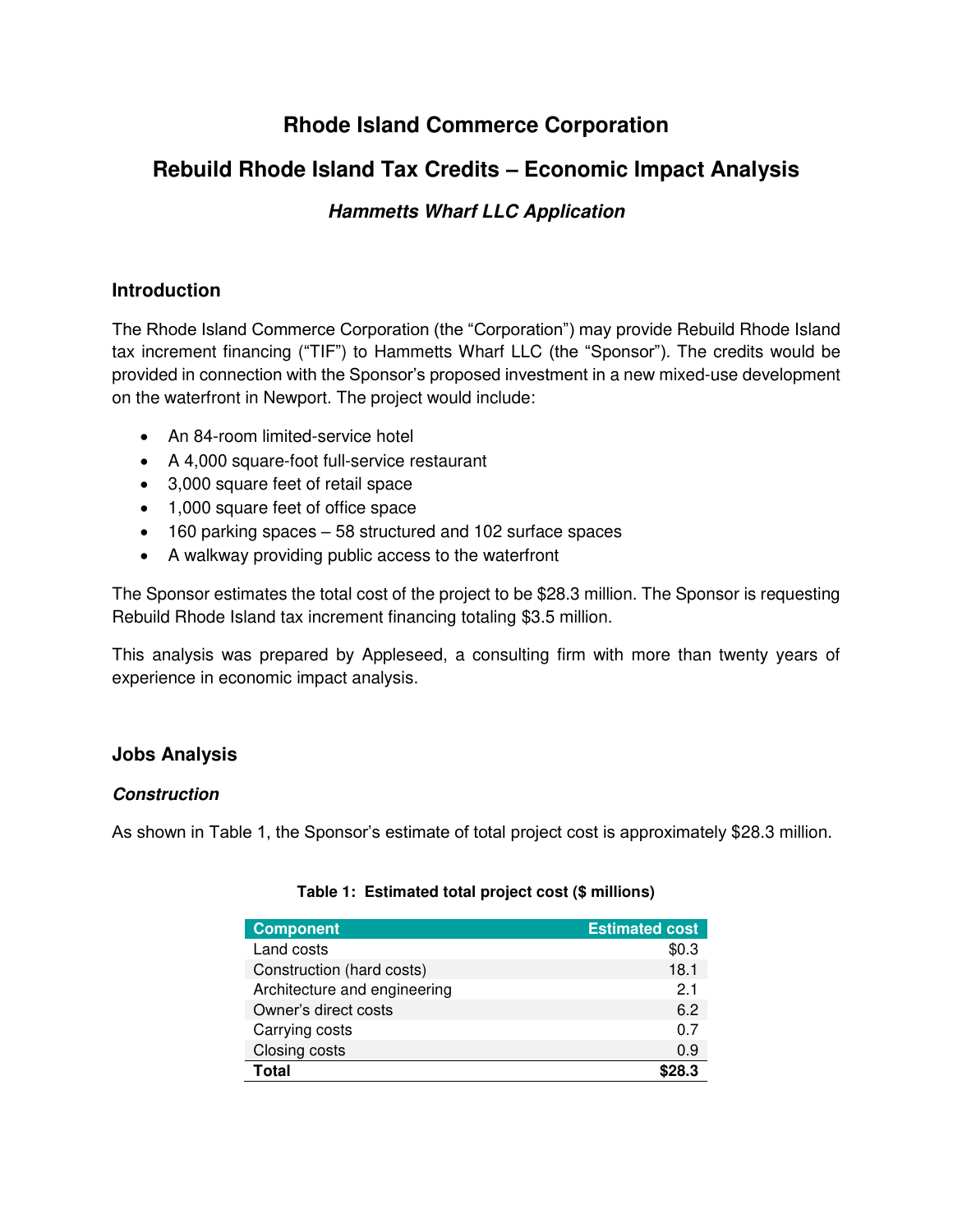After excluding certain expenditures that do not have a direct, current impact on Rhode Island's economy (such land acquisition and interest paid during construction), spending on development of the proposed project is estimated to total approximately \$26.8 million.

Appleseed estimates that direct expenditures of \$26.8 million will directly and indirectly generate:

- 180 person-years<sup>1</sup> of work in Rhode Island, with \$11.0 million in earnings (in 2019 dollars);
- Approximately \$32.0 million in statewide economic output<sup>2</sup>; and
- A one-time increase of \$17.5 million in Rhode Island's GDP.

These impacts are summarized below in Table 2. The project's *direct impact* is the impact of the company's direct spending on design and construction. Its indirect impact is the effect of spending by contractors for goods and services (insurance, construction materials, etc.) purchased from other Rhode Island businesses.

#### **Table 2: Direct, indirect and induced impact of construction and related spending (employment in person-years; income, value-added and output in millions of 2019 dollars)**

|                     | <b>Employment</b> | <b>Earnings</b> | Value added | <b>Output</b> |
|---------------------|-------------------|-----------------|-------------|---------------|
| Direct Effect       | 134               | \$8.4           | \$13.3      | \$25.1        |
| Indirect Effect     | 46                | 2.6             | \$4.2       | \$6.9         |
| <b>Total Effect</b> | 180               | \$11.0          | \$17.5      | \$32.0        |

In addition to the impacts on employment, earnings, output and state GDP cited in Table 2, direct spending of \$26.8 million would generate a projected one-time increase of approximately \$645,000 in taxes paid to the State during construction, including:

- \$413,000 in state personal income taxes paid by Rhode Island workers employed on the project, or whose jobs are indirectly attributable to the project;
- \$180,000 in state sales taxes paid on those workers' taxable household spending; and
- \$52,000 in state business taxes.

l

The activity reflected in Table 2 will occur from the fall of 2018 through the spring of 2020.

The anticipated wage rates for construction jobs are shown below in Table 3. Anticipated wage rates are the median hourly wage for these occupations in Rhode Island, as of 2017.

<sup>1</sup> A person-year is equivalent to the time worked by one person who is employed full-time for a year. It could for example represent the work of two people who are each employed full-time for six months; or the work of one person who is employed half-time for two years.

<sup>&</sup>lt;sup>2</sup> Output is a measure of the total sales by Rhode Island companies (including the "sale" of labor by Rhode Island households) generated by the project.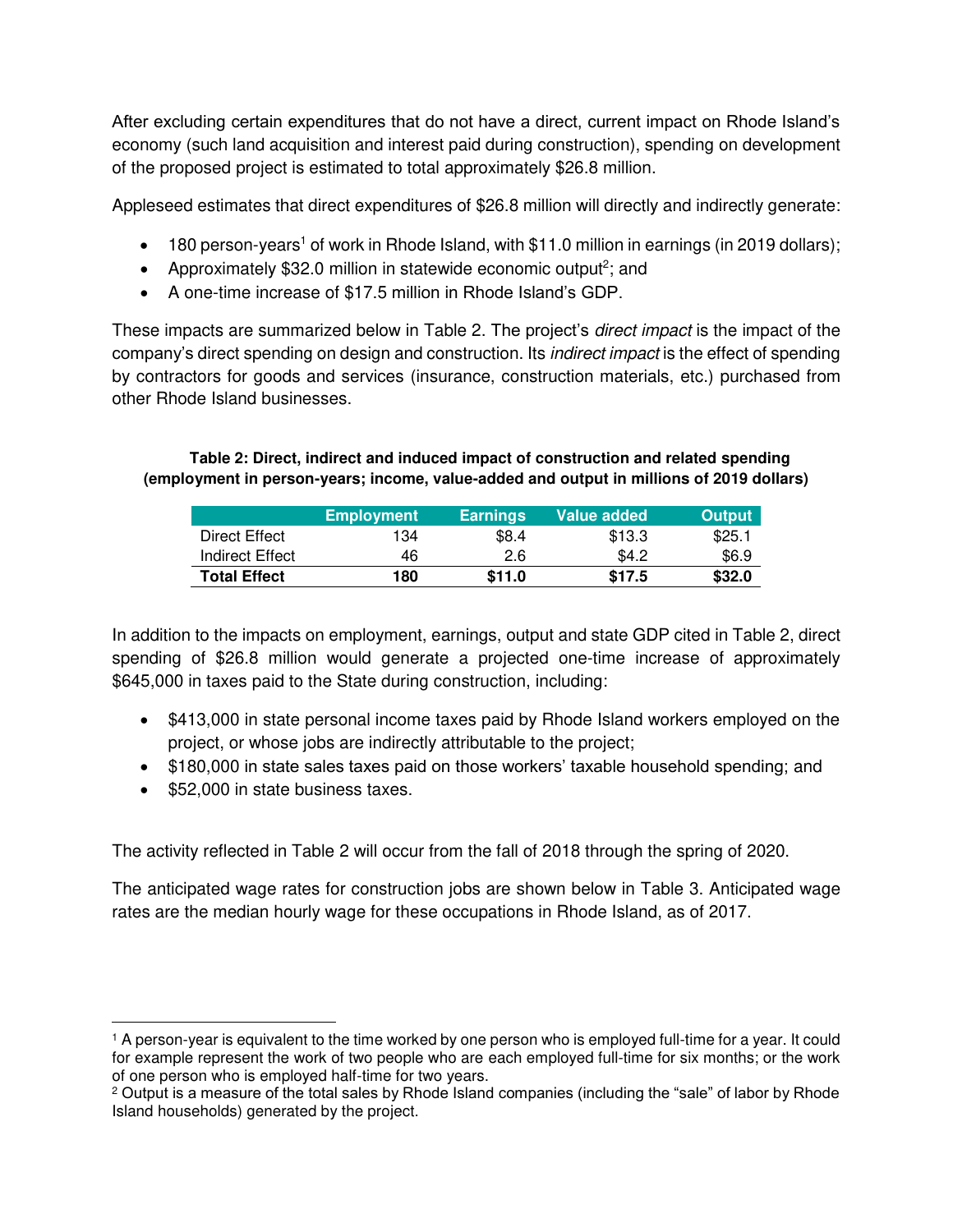#### **Table 3: Anticipated wages during construction**

| <b>Occupation</b>    | RI median hourly wage <sup>3</sup> |
|----------------------|------------------------------------|
| Architect            | \$40.36                            |
| Construction manager | \$47.10                            |
| Carpenter            | \$22.82                            |
| Electrician          | \$27.42                            |
| Plumber              | \$27.71                            |
| Painter              | \$18.85                            |
| Laborer              | \$19.39                            |

Fringe benefits associated with these jobs are expected to be in accordance with industry norms, with the cost of such benefits generally ranging between 22 and 28 percent of wages. Workers who fill these jobs are expected to be drawn primarily from the Providence-Warwick RI-MA New England City and Town Area (NECTA).

#### **Annual operations**

l

The proposed hotel and other new businesses at Hammetts Wharf are expected to begin operating in mid-2020, with stabilized operations being reached in 2022. Using IMPLAN, and based on information provided by the Sponsor, Appleseed estimates (as shown in Table 4) that in 2022, ongoing operations would directly and indirectly support:

- 99 full-time-equivalent jobs in Rhode Island, with approximately \$3.98 million in annual earnings (in 2022 dollars);
- \$11.12 million in annual statewide economic output; and
- An increase of \$6.70 million in Rhode Island's annual GDP.

#### **Table 4: Direct, indirect and total incremental impact of hotel and commercial tenant operations at Hammetts Wharf, 2022 (employment in FTE; earnings, value-added and output in millions of 2022 dollars)**

|                     | <b>Employment</b> | <b>Earnings</b> | Value added | <b>Output</b> |
|---------------------|-------------------|-----------------|-------------|---------------|
| Direct Effect       | 84                | \$3.0           | \$5.1       | \$8.3         |
| Indirect Effect     | 15                | \$1.0           | 1.6         | 2.8           |
| <b>Total Effect</b> | 99                | \$4.0           | \$6.7       | \$11.1        |

In addition to the impacts on employment, earnings, output and state GDP cited in Table 4, ongoing operations would generate a projected gross increase of approximately \$589,000 in taxes paid to the state in 2022, including:

• \$356,000 in state sales and hotel taxes levied on room rentals at the proposed new hotel;

<sup>3</sup> Rhode Island Department of Labor and Training, Occupational Employment Statistics, 2017